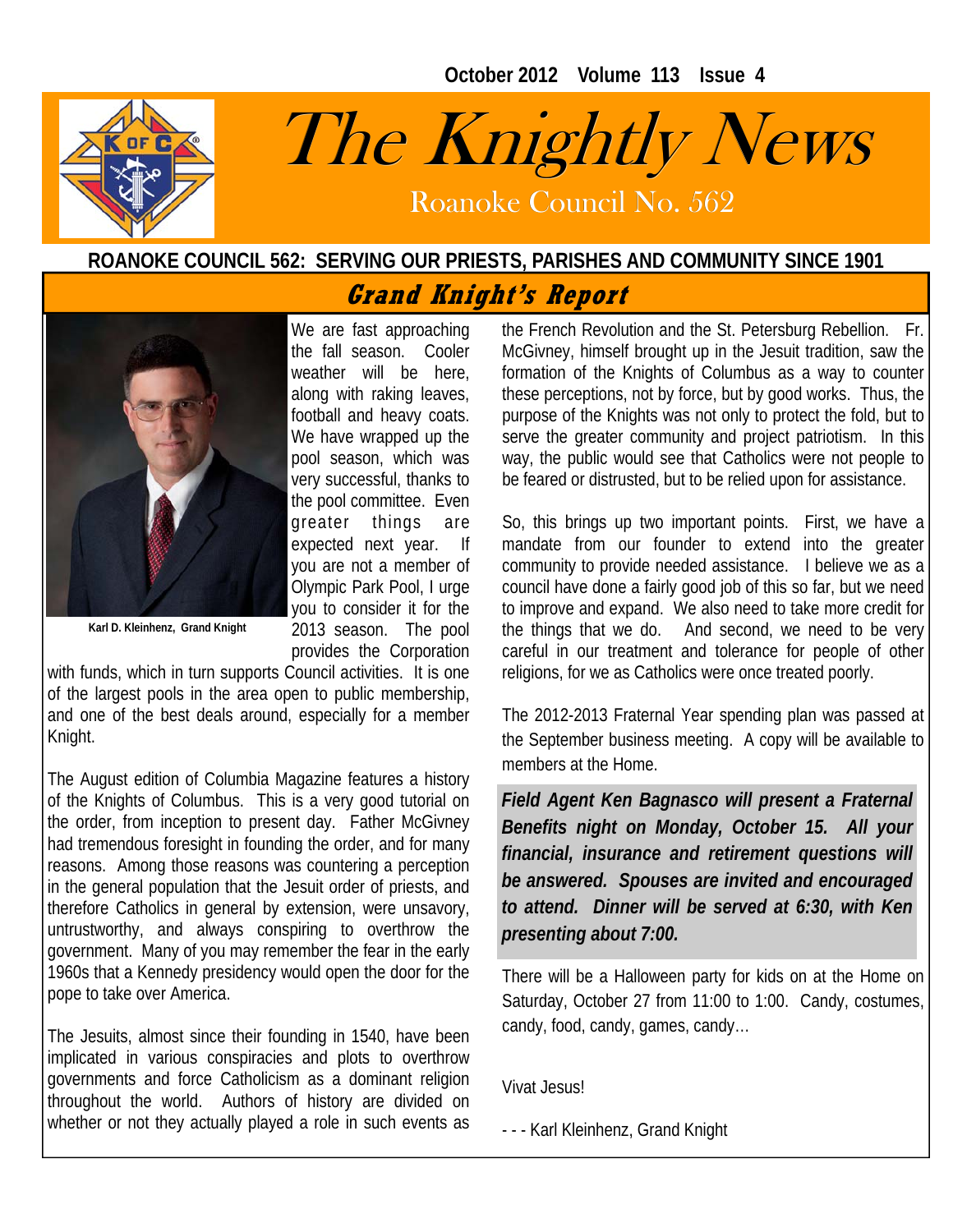#### Volume 113, Issue 4 **Page 2**

| <b>Council Officers</b>             |                        |                      |  |  |  |  |  |  |  |
|-------------------------------------|------------------------|----------------------|--|--|--|--|--|--|--|
| <b>Grand Knight</b>                 | Karl Kleinhenz         | 397-4028             |  |  |  |  |  |  |  |
| Dep. Grand Knight                   | John Church            | 769-0048             |  |  |  |  |  |  |  |
| Chaplain                            | Fr. Rene Castillo      | 343-7744             |  |  |  |  |  |  |  |
| Chancellor                          | Eric Schmucker         | 309-1417             |  |  |  |  |  |  |  |
| Recorder                            | Stephen Ratliff        | 774-4796             |  |  |  |  |  |  |  |
| Financial Sec.                      | Mike Lazzuri           | 774-8482             |  |  |  |  |  |  |  |
| Treasurer                           | Val Bernys             | 989-9282             |  |  |  |  |  |  |  |
| Lecturer                            | Alex Nelson            | 774-5079             |  |  |  |  |  |  |  |
| Advocate                            | Dave Chopski           | 344-0901             |  |  |  |  |  |  |  |
| Warden                              | Pat Reidy              | 725-8206             |  |  |  |  |  |  |  |
| Inside Guard                        | George Cusson          | 977-2944             |  |  |  |  |  |  |  |
| Outside Guard                       |                        |                      |  |  |  |  |  |  |  |
| Trustee, 3rd Year                   | <b>Bob Canfield</b>    | 774-7554             |  |  |  |  |  |  |  |
| Trustee, 2nd Year                   | Mike Whelan            |                      |  |  |  |  |  |  |  |
|                                     |                        | 265-9722<br>563-1387 |  |  |  |  |  |  |  |
| Trustee, 1st Year                   | Dick Sparks            |                      |  |  |  |  |  |  |  |
| <b>Committee Chairmen</b>           |                        |                      |  |  |  |  |  |  |  |
| Program Director                    | John Krumpos           | 989-1985             |  |  |  |  |  |  |  |
| <b>Council Activities</b>           | Eric Schmucker         | 309-147              |  |  |  |  |  |  |  |
| <b>Community Activities</b>         | Nick Centrone          | 947-5226             |  |  |  |  |  |  |  |
|                                     | John Church            | 769-0048             |  |  |  |  |  |  |  |
| <b>Family Activities</b>            | Vacant                 |                      |  |  |  |  |  |  |  |
| <b>Youth Activities</b>             | <b>Bill Partsch</b>    | 772-7120             |  |  |  |  |  |  |  |
| <b>Church Activities</b>            | Pat Reidy              | 725-8206             |  |  |  |  |  |  |  |
| Pro Life Activities                 | Tim Heffron            | 904-2746             |  |  |  |  |  |  |  |
| <b>KOVAR</b>                        | Don Feick              | 774-0187             |  |  |  |  |  |  |  |
|                                     | John Krumpos           | 960-1825             |  |  |  |  |  |  |  |
| Newsletter                          | Glen David Waldis      | 982-0835             |  |  |  |  |  |  |  |
| Kitchen                             | Tom Engl               | 989-3708             |  |  |  |  |  |  |  |
|                                     | John Church            | 588-7968             |  |  |  |  |  |  |  |
|                                     | Mike Lazzuri           | 774-8482             |  |  |  |  |  |  |  |
|                                     |                        |                      |  |  |  |  |  |  |  |
|                                     | Steve Wirtz            | 520-2885             |  |  |  |  |  |  |  |
| <b>Basketball Tournament</b>        | Paul Yengst            | 556-8883             |  |  |  |  |  |  |  |
| <b>KCIC</b>                         | Karl Kleinhenz         | 982-8140             |  |  |  |  |  |  |  |
|                                     | Joe Devlin             | 206-2622             |  |  |  |  |  |  |  |
| Pool                                | <b>Jim Donckers</b>    | 345-3902             |  |  |  |  |  |  |  |
|                                     | Joe Devlin             | 206-2622             |  |  |  |  |  |  |  |
|                                     | Charlie Aesy           | 977-3364             |  |  |  |  |  |  |  |
|                                     | George Cuadrado        | 989-1758             |  |  |  |  |  |  |  |
| Membership                          | Dave Chopski           | 344-0901             |  |  |  |  |  |  |  |
|                                     | <b>Charles Hatcher</b> | 314-3360             |  |  |  |  |  |  |  |
|                                     | <b>Steve Wirth</b>     | 520-2885             |  |  |  |  |  |  |  |
| Home Improvements                   | Paul Yengst            | 556-8883             |  |  |  |  |  |  |  |
| House                               | Val Bernys             | 989-9282             |  |  |  |  |  |  |  |
| Club Room                           | Jim Sullivan           | 774-7034             |  |  |  |  |  |  |  |
| Ceremonials                         | Don Feick              | 774-0187             |  |  |  |  |  |  |  |
| Canfield Scholarship                | Jim Sullivan           | 774-7034             |  |  |  |  |  |  |  |
|                                     | Grand Knight           | 397-4028             |  |  |  |  |  |  |  |
|                                     | <b>Bob Canfield</b>    | 774-7554             |  |  |  |  |  |  |  |
|                                     | Val Bernys             | 989-9282             |  |  |  |  |  |  |  |
|                                     | Mike Gibson            | 989-4980             |  |  |  |  |  |  |  |
| <b>Retention Committee</b>          | <b>Bill DeBerry</b>    | 343-7849             |  |  |  |  |  |  |  |
|                                     | Steve Talevi           | 989-1302             |  |  |  |  |  |  |  |
| Historian                           | <b>Bill Howard</b>     | 989-9399             |  |  |  |  |  |  |  |
| RC School Board Rep.                | Dan Zipfel             | 334-1326             |  |  |  |  |  |  |  |
| OLN Parish Rep.                     | Don Feick              | 774-0187             |  |  |  |  |  |  |  |
| St. Elias Parish Rep.               | Jim Donckers           |                      |  |  |  |  |  |  |  |
| St. Andrews Parish Rep. Bobby Ellis |                        | 345-3902<br>366-5102 |  |  |  |  |  |  |  |
|                                     | Ken Bagnasco           |                      |  |  |  |  |  |  |  |
| Insurance Rep.                      |                        | 888-211-9478         |  |  |  |  |  |  |  |

**IN CASE OF ILLNESS, NEED OR DEATH, PLEASE NOTIFY ONE OF THE FOLLOWING:**  Grand Knight 982-8140 Chaplain 343-7744<br>Financial Sec. 774-8482 Financial Sec. **562 COUNCIL HOME**  3136 Harris Street, Roanoke, VA 24015 Mail: PO Box 715, Roanoke, VA 24004 Phone: 540-774-8296 www.kofc562.org Business Meeting - 1st Monday of Month—7:30p.m. Social Meeting - 3rd Monday of Month—6:30p.m.

# **Chaplain's Message**

This year our Holy Father Pope Benedict XVI is calling on the whole Church to celebrate a very important event in recent history: the  $50<sup>th</sup>$  anniversary of the opening of the Second Vatican Council. Fifty years ago, on October 11, 1962, a renewal movement, an updating, officially began in the Catholic Church. It would be worthwhile to recall the events that surrounded the opening, Pope John XXIII's reasons for calling an ecumenical Council which was truly church-wide for the first time, and the guiding principles of this renewal. After all, we are still in the process of actualizing Vatican II.

And related to this, the Pope is also launching the New Evangelization, which is a renewed effort to take our faith seriously, get to know it better, and live it better. It would be worthwhile to organize some events and activities, sort of an adult formation time for our brother Knights.

As the Holy Spirit has guided the Church so far, even through dark times, so let us invoke the same Spirit to renew us. And as we come to the feast of the Rosary on October  $7<sup>th</sup>$ , let us ask our Blessed Mother's help and guidance too.

Vivat Jesus!

- - - Father René Castillo, Chaplain

## **St. Elias Church Pancake Breakfast**

A pancake breakfast will be held Sunday, October 14 after mass in St Elias Church Fellowship Hall. All breakfast donations will contribute to the purchase of a crucifix to be installed in the garden area near the entrance of the church.

Anyone that wishes to assist in cooking, serving or clean-up, please contact Pat Reidy (725- 8206) or Jim Donckers (345-3902). *We invite all to attend.* 

## **Life Chain**

Join your voice with others from around the valley as we celebrate the gift of LIFE and offer hope to those that are in need or hurting. The 25th annual LIFE CHAIN will be on Sunday October 7, 2012 from 2-3:30pm at the intersection of Orange Ave. and Williamson Rd. - SAVE THE DATE!

- - - Tim Heffron

## **Happy Birthday Brother Knights!**

Joseph E. Blaisole Peter V. Martin John J. Meise Joe A. Abbatello Peter J. Ragone Daniel J. Keeley Patrick W. Patterson Christopher A. Talevi James A. McNamara

Joseph S. Rosenberg George E. Pufko Stephen B. Ratliff James T. Donckers Edward R. Myers Wayne K. Parker Anthony M. Hopper Louis W. Mehrmann Les M. Schmidt

John L. Mercer Norbert F. Steahly Andrew M. Fornecker James Sullivan Henry B. Monsour Michael A. Grant Stephen A. Coutur Nick Constantino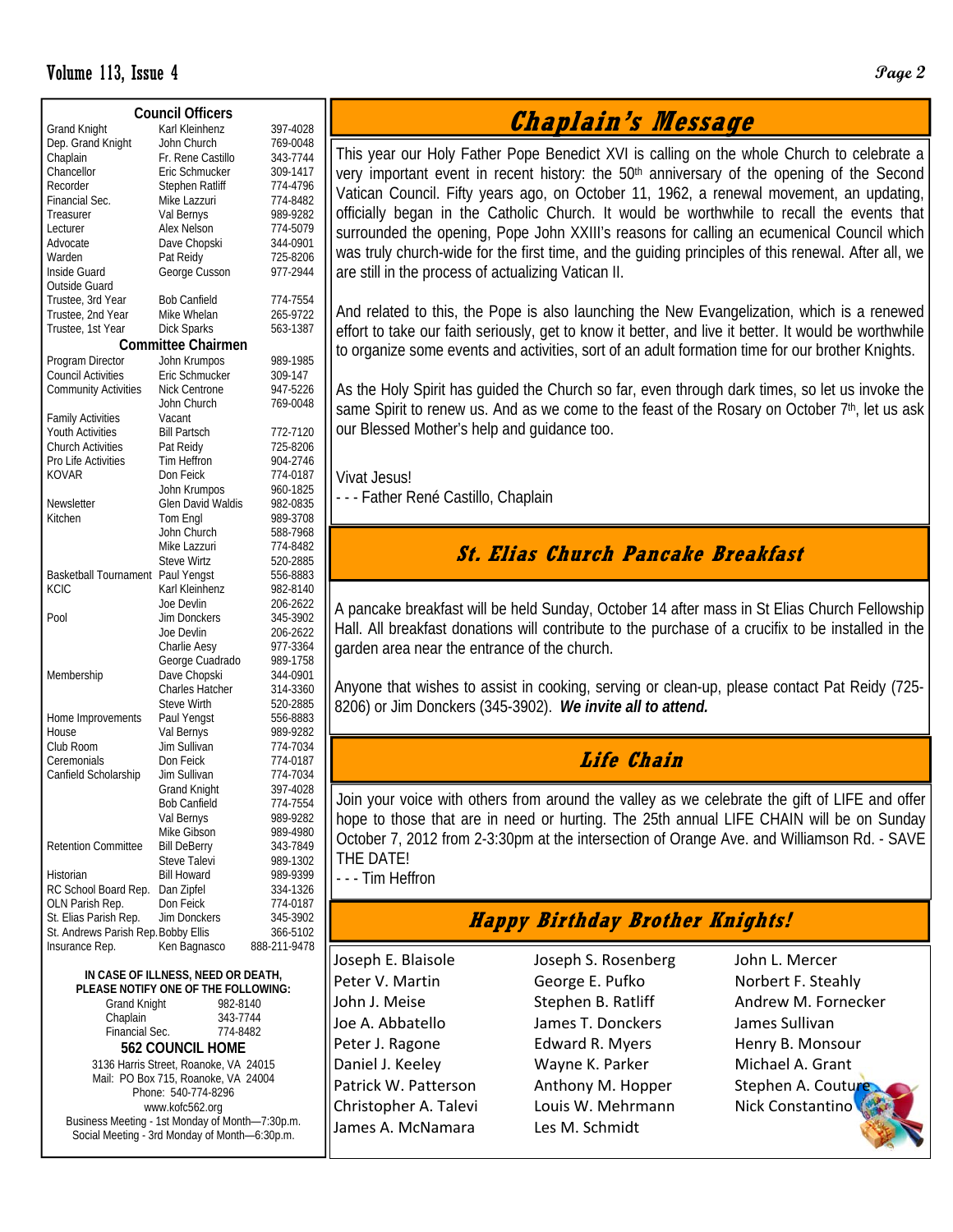# **RESOLUTION**

#### *CANFIELD SCHOLARSHIP AWARDS*

#### **Whereas**,

Ten (10) Five Hundred Dollar (\$500.00) Canfield Scholarship Awards have been awarded for the past several years, and that two (2) of these Awards be reserved for members of Council 562, in good standing, and

#### **Whereas**,

Application for aforementioned awards have increased greatly over the Past several years, and

#### **Whereas**,

Applications are being received from undergraduate and Graduate Students

#### **Be it resolved,**

That, Canfield Scholarship Awards be reviewed and awarded by the Scholarship Committee with a Priority be given to under Graduate Applications, with no change in the criteria that ten (10) \$ 500.00 Scholarship awards be awarded, and with two (2) of these awards be Reserved for members of Council 562, in good standing

#### **Be it further resolved,**

That if the Scholarship Committee determines there are not ten (10) Qualified under Graduates applying, then Graduate students who apply will be considered for an award, to reach the total of 10.

#### **Be it further resolved,**

That amendment of this resolution after its adoption, be presented, in writing, before this body at the first business meeting of the fraternal year and be adopted in accordance of by-laws.

Respectfully submitted, Valentine L. Bernys Jr., PGK

# **Memorial Mass for Our Late Brothers**

Fr Rene will celebrate a Mass at the Clubhouse on Monday, Nov. 19th in memory of four of our brothers who passed away this past year. We will be remembering Sloan Hoopes, Donald Shirey, Mark Seidell and Robert Hunt. Mass will begin at 6:30 PM and a social hour, with heavy hors d'ouvers, will follow.

It has been a while since this Knights of Columbus tradition has been observed, so mark your calendar and please bring your Lady to join us in honoring our late brothers!



## Halloween Party for kids

Council Home

Saturday October 27

11:00 to 1:00

Candy, costumes, candy, food, candy, games, candy…